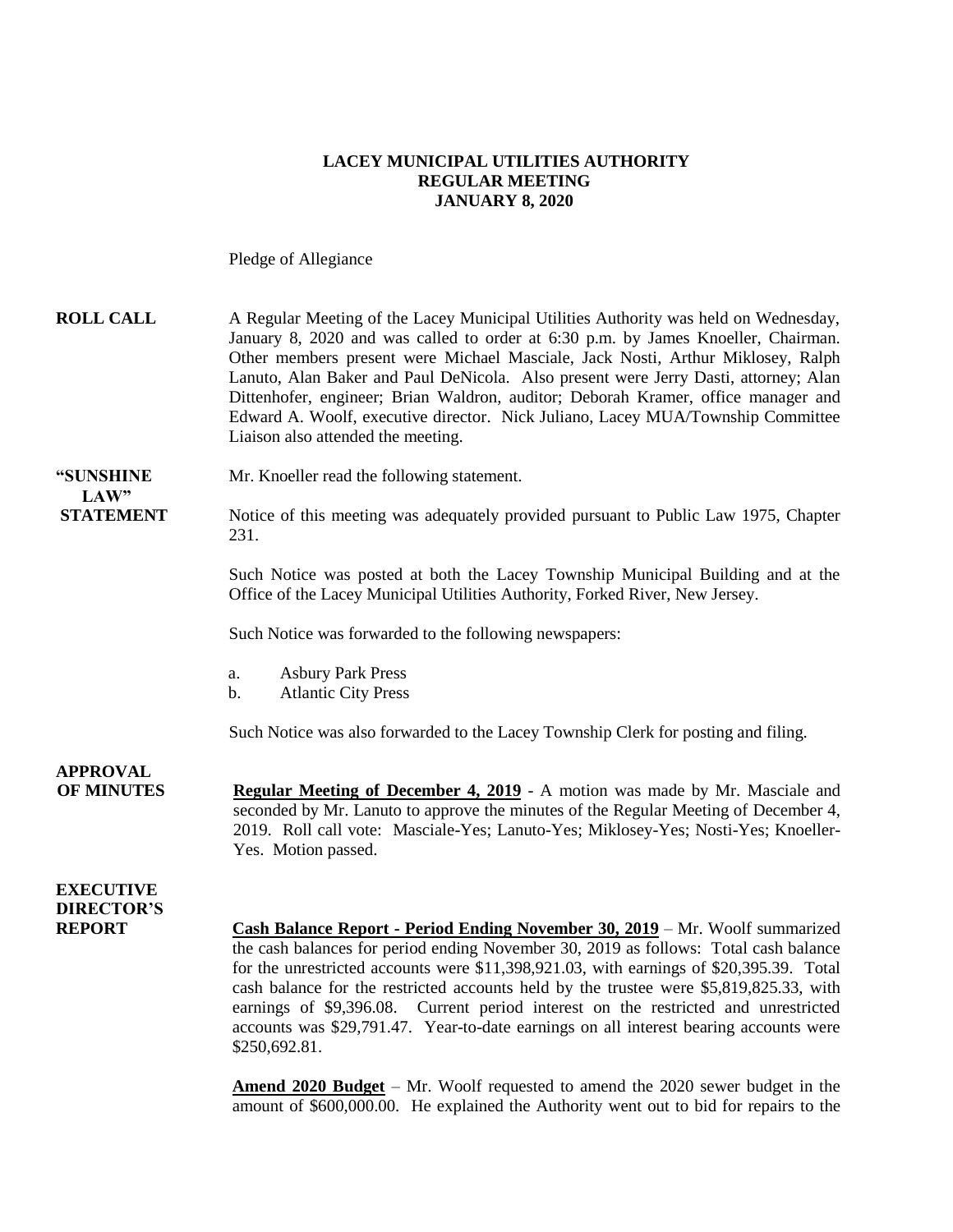sewer trunk line from Nautilus Boulevard to Oak Street. The bid pricing came in at around \$811,000.00, however, the money budgeted for sewer repairs was \$300,000.00. A motion was made by Mr. Masciale and seconded by Mr. Nosti to amend the 2020 sewer budget in the amount of \$600,000.00. Roll call vote: Masciale-Yes; Nosti-Yes; Lanuto-Yes; Miklosey-Yes; Knoeller-Yes. Motion passed.

**Resolution 2020-01 – Award Contract - Water Meters and Equipment 2020** – On recommendation by the executive director, a motion was made by Mr. Miklosey and seconded by Mr. Nosti to adopt *Resolution 2020-01, Resolution of the Lacey Municipal Utilities Authority, County of Ocean, State of New Jersey, Awarding Furnish & Delivery of Water Meters and AMI Smartpoint Radio Units 2020.* Roll call vote: Miklosey-Yes; Nosti-Yes; Lanuto-Yes; Masciale-Yes; Knoeller-Yes. Motion passed.

**Resolution 2020-02 – Award Contract – Water Treatment Chemicals 2020** – On recommendation by the executive director, a motion was made by Mr. Miklosey and seconded by Mr. Nosti to adopt *Resolution 2020-02, Resolution of the Lacey Municipal Utilities Authority, County of Ocean, State of New Jersey, Awarding the Contracts for the Supply of Water Treatment Chemicals for 2020.* Roll call vote: Miklosey-Yes; Nosti-Yes; Lanuto-Yes; Masciale-Yes; Knoeller-Yes. Motion passed.

**Resolution 2020-03 – Award Contract – Sewer Rehabilitation for Central Trunk Line** – On recommendation by the executive director, a motion was made by Mr. Masciale and seconded by Mr. Nosti to adopt *Resolution 2020-03, Resolution of the Lacey Municipal Utilities Authority, County of Ocean, State of New Jersey, Awarding the Contract for the Sewer Rehabilitation for the Central Trunk Line to North American Pipeline Services.* Roll call vote: Masciale-Yes; Nosti-Yes; Lanuto-Yes; Miklosey-Yes; Knoeller-Yes. Motion passed.

# **BUSINESS**

**REPORT** The business report was submitted for review.

#### **ENGINEER'S REPORT**

**Resolution 2020-04 – Preliminary Sewer and Water Approvals – Holmes Avenue Subdivision – Brack Advisors, LLC -** Mr. Dittenhofer reported his office received the applications and plans for preliminary sewer and water approvals for Holmes Avenue Subdivision. The applicant is proposing to subdivide an existing lot and construct a single-family dwelling on the newly created lot. The applicant proposes to install a single sanitary sewer lateral to service the new lot connected to the existing sanitary sewer main in the street. On recommendation by the Authority's engineer, a motion was made by Mr. Miklosey and seconded by Mr. Nosti to adopt *Resolution No. 2020-04, Resolution of the Lacey Municipal Utilities Authority, County of Ocean, State of New Jersey, Preliminary Sewer and Water Approval, Holmes Avenue Subdivision, Brack Advisors, LLC, Block 1457, Lots 14-21.* Roll call vote: Miklosey-Yes; Nosti-Yes; Lanuto-Yes; Masciale-Yes; Knoeller-Yes. Motion passed.

**Resolution 2020-05 – Preliminary & Tentative Water Approval – Earie Way Water Main Extension – Leann Investments, LLC.** - Mr. Dittenhofer reported his office received the applications and plans for preliminary and tentative water approvals for Earie Way water main extension. The applicant is proposing to construct a 160 LF water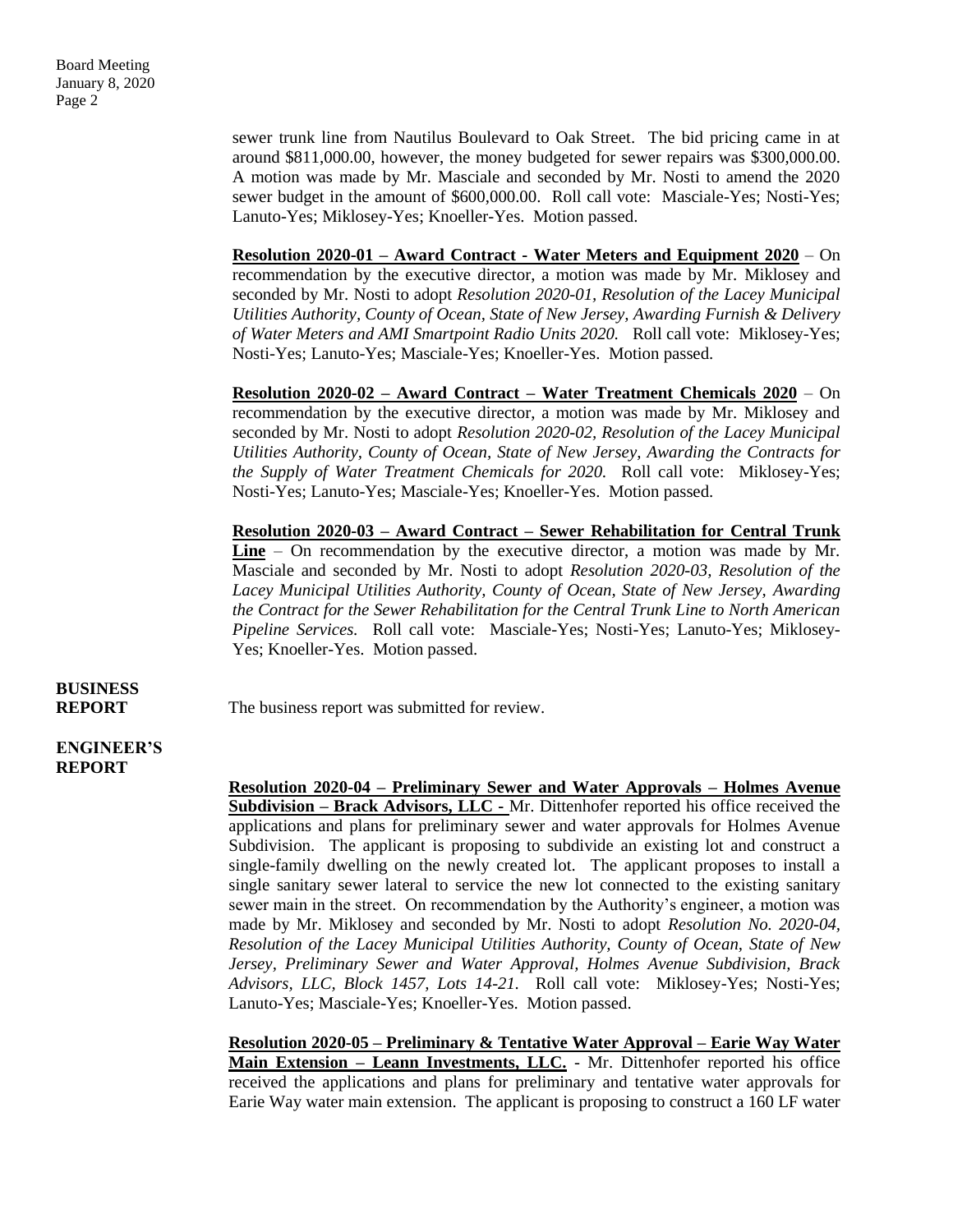main extension within the right-of-way of Earie Way. The applicant proposes to install one  $\frac{3}{4}$ " polyethylene water service to service a future dwelling along the route of the main extension. On recommendation by the Authority's engineer, a motion was made by Mr. Nosti and seconded by Mr. Miklosey to adopt *Resolution No. 2020-05, Resolution of the Lacey Municipal Utilities Authority, County of Ocean, State of New Jersey, Preliminary and Tentative Water Approval, Earie Way Water Main Extension, Leann Investments, LLC, Block 1223, Lots 9-13.* Roll call vote: Nosti-Yes; Miklosey-Yes; Lanuto-Yes; Masciale-Yes; Knoeller-Yes. Motion passed.

**New Administration Building** – Mr. Dittenhofer stated the project is complete. Contractor is preparing final closeout documents.

**Sanitary Sewer Clean and Televise** – Mr. Dittenhofer stated the bid opening was held January 3<sup>rd</sup> and being reviewed.

**Water Main Extension** – Mr. Dittenhofer reported his office is working on the design phase for the Route 9 water main extension project. He will request authorization to go out to bid at the February meeting. He pointed out the OCUA may have a concern about using their easement, and will be meeting with them to discuss this further. Mr. Knoeller asked Mr. Dittenhofer to incorporate work being done in-house when preparing the bid specifications.

### **ATTORNEY'S**

**REPORT Administration Building** – Mr. Dasti stated his office forwarded the punch list to the Authority's contractor. The contractor advised his reasoning as to why the punch list has not been completed. Mr. Dasti recommends meeting with the contractor to discuss it at greater length.

> **Water Treatment Chemical Supplies 2020** – Mr. Dasti stated his office submitted a memorandum to the Authority concerning the "Made in America" provision in the bid documents. Based upon that memorandum his office prepared a Resolution recommending that the contract be awarded to the three lowest bidders.

> **Sewer Rehab for Central Trunk Line** – Mr. Dasti stated he anticipates receiving bids from Remington & Vernick in response to the bid solicitation. Thereafter, his office will make a recommendation to the Authority.

## **AUDITOR'S**

**REPORT Accountant's Status Report – Month Ended November 30, 2019** – Mr. Waldron reported water and sewer revenues had an unfavorable variance for the month. Sewer and water expenses had a favorable variance for the month and year to date. Sewer and water user charges had an unfavorable variance for the month and year to date.

> **Resolution 2020-06 – Approving the Sewer Capital Budget Amendment –** On recommendation by the auditor, a motion was made by Mr. Masciale and seconded by Mr. Nosti to adopt Resolution 2020-06, approving the sewer capital budget amendment. Roll call vote: Masciale-Yes; Nosti-Yes; Lanuto-Yes; Miklosey-Yes; Knoeller-Yes. Motion passed.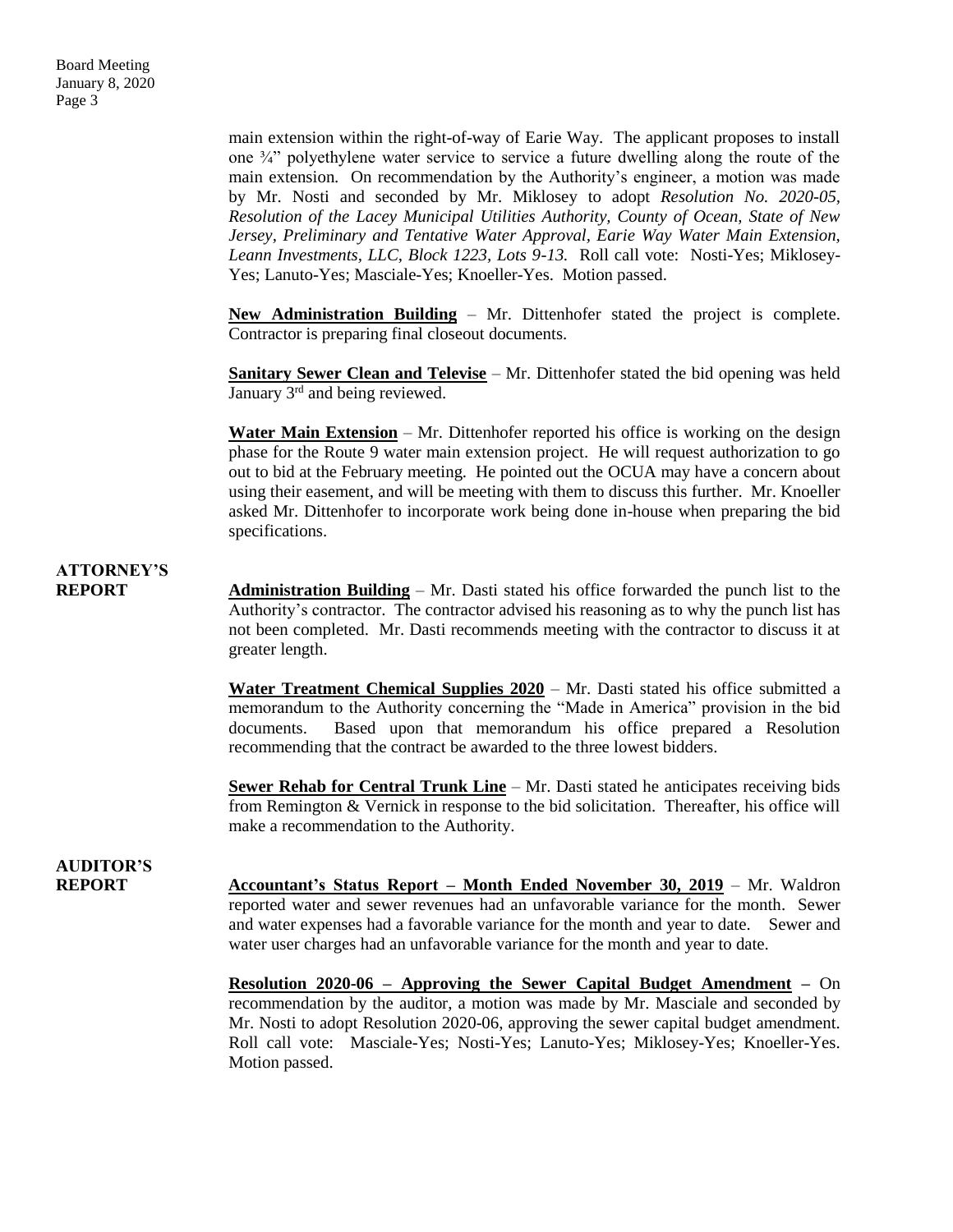Board Meeting January 8, 2020 Page 4

#### **CORRESPONDENCE**

**Mr. & Mrs. Neubauer, Laurel Blvd.** – Requesting relief for high usage due to pool fill and irrigation. A motion was made by Mr. Nosti and seconded by Mr. Masciale to grant a one-time adjustment in the amount of \$301.06. Roll call vote: Nosti-Yes; Masciale-Yes; Lanuto-Yes; Miklosey-Yes; Knoeller-Yes. Motion passed.

**Michael Kuligoski, Tamiami Rd.** – Requesting relief of utility bill, due to pipe leak in crawl space. Since the water from the leak did not go into the sewer system, a motion was made by Mr. Nosti and seconded by Mr. Lanuto to grant a credit adjustment on the sewer charges in the amount of \$455.13. Roll call vote: Nosti-Yes; Lanuto-Yes; Miklosey-Yes; Masciale-Yes; Knoeller-Yes. Motion passed.

**Taco Bell** – Requesting relief of utility bill, due to high usage due to irrigation. A motion was made by Mr. Masciale and seconded by Mr. Nosti to grant a one-time adjustment in the amount of \$1,959.20. Roll call vote: Masciale-Yes; Nosti-Yes; Lanuto-Yes; Miklosey-Yes; Knoeller-Yes. Motion passed.

**Brandon Dean, Laurel Blvd**. – Requesting reimbursement of plumbing service fee due to sewer blockage. Mr. Woolf explained the customer had a sewer back up and they contacted a local sewer cleaning company who determined the blockage was on the LMUA side of the cleanout. However, the Authority has a policy that they are to be contacted first prior to customer contacting any outside contractor. This language is included on utility bill, as well as the website. Mr. Knoeller recommends this matter be investigated and Tabled to the next meeting.

**Stanley Kaminski, Buena Vista Rd**. – Requesting reimbursement due to tenant/landlord issue. Since the basis of the grievance is related to a tenant/landlord issue, a motion was made by Mr. Nosti and seconded by Mr. Masciale to offer a payment plan on past due balance. Roll call vote: Nosti-Yes; Masciale-Yes; Lanuto-Yes; Miklosey-Yes; Knoeller-Yes. Motion passed.

Mr. Knoeller recommended when doing shut-offs for non-payment, and preventing theft of service, to place a lock on the curb stop and charge the customer the cost of the lock.

**Daniel Shelley, Ravine Dr.** – Requesting relief of utility bill, due to pipe leak. Since the water from the leak did not go into the sewer system, a motion was made by Mr. Nosti and seconded by Mr. Masciale to grant a credit adjustment on the sewer charges in the amount of \$1,253.83. Roll call vote: Nosti-Yes; Masciale-Yes; Lanuto-Yes; Miklosey-Yes; Knoeller-Yes. Motion passed.

**Mindy Finer, Lake Barnegat Dr. North** – Requesting relief of utility bill, due to pipe leak in crawl space. Since the water from the leak did not go into the sewer system, a motion was made by Mr. Masciale and seconded by Mr. Nosti to grant a credit adjustment on the sewer charges in the amount of \$226.80. Roll call vote: Masciale-Yes; Nosti-Yes; Lanuto-Yes; Miklosey-Yes; Knoeller-Yes. Motion passed.

**Betty Johnson, East Hickory Dr.** – Requesting relief of utility bill, due to pipe leak. Since the water from the leak did not go into the sewer system, a motion was made by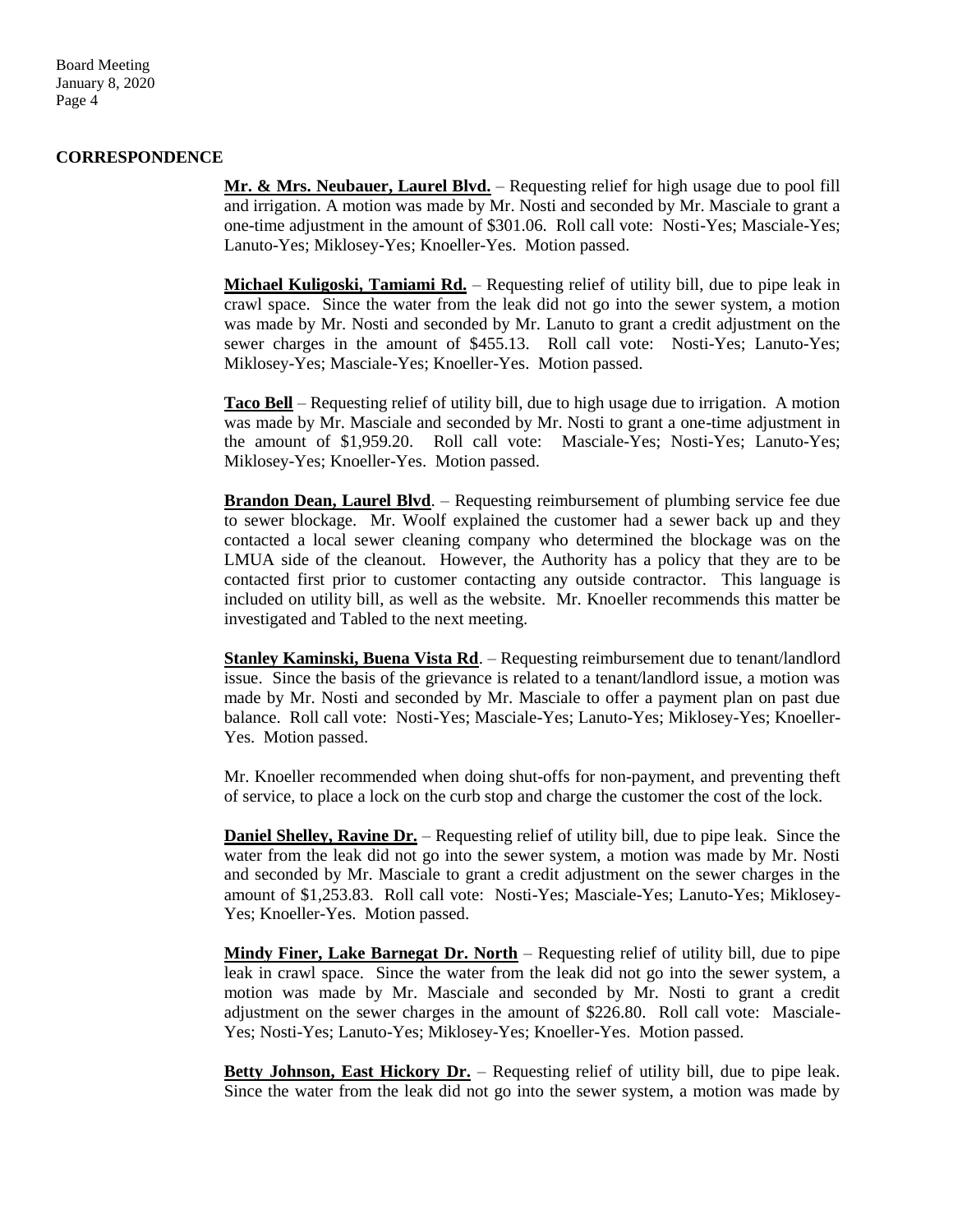Board Meeting January 8, 2020 Page 5

> Mr. Miklosey and seconded by Mr. Nosti to grant a credit adjustment on the sewer charges in the amount of \$398.62. Roll call vote: Miklosey-Yes; Nosti-Yes; Lanuto-Yes; Masciale-Yes; Knoeller-Yes. Motion passed.

> **Helene Famularo, Sarasota Dr.** – Requesting relief of utility bill, due to outside faucet being left open. A motion was made by Mr. Nosti and seconded by Mr. Lanuto to grant a credit adjustment on the sewer charges in the amount of \$632.87. Roll call vote: Nosti-Yes; Lanuto-Yes; Miklosey-Yes; Masciale-Yes; Knoeller-Yes. Motion passed.

> **Jarrod Verge, Foxhollow Dr.** – Requesting relief of utility bill, due to pipe leak in crawl space. Since the water from the leak did not go into the sewer system, a motion was made by Mr. Masciale and seconded by Mr. Nosti to grant a credit adjustment on the sewer charges in the amount of \$419.00. Roll call vote: Masciale-Yes; Nosti-Yes; Lanuto-Yes; Miklosey-Yes; Knoeller-Yes. Motion passed.

## **OLD**

**BUSINESS** There was no old business to discuss.

## **NEW**

**BUSINESS** Mr. Knoeller asked Mr. Masciale and Mr. Lanuto to make recommendations of officers at the Reorganization meeting in February.

> Mr. Dasti announced he will no longer be the attorney for the Lacey MUA, since he will now be the attorney for the Township. He outlined the accomplishments over his 30+ years of service with the Authority and thanked everyone who has contributed to those accomplishments past and present. On behalf of the Commissioners, Mr. Knoeller wished Mr. Dasti the best of luck and thanked him for his guidance throughout the years.

### **PUBLIC BUSINESS/**

**COMMENT** There was no public comment.

# **PAYMENT OF**

**VOUCHERS WHEREAS**, the members of the Lacey Municipal Utilities Authority carefully examined all vouchers presented for payment of claims;

> **NOW, THEREFORE, BE IT RESOLVED** by the Lacey Municipal Utilities Authority that:

> 1. Said vouchers in the sum of \$318,247.08 be and the same are hereby approved to be paid.

2. Said vouchers are listed on the attached computer check register.

A motion was made by Mr. Masciale and seconded by Mr. Miklosey to adopt the above Resolution. Roll call vote: Masciale-Yes; Miklosey-Yes; Lanuto-Yes; Nosti-Yes; Knoeller-Yes. Motion passed.